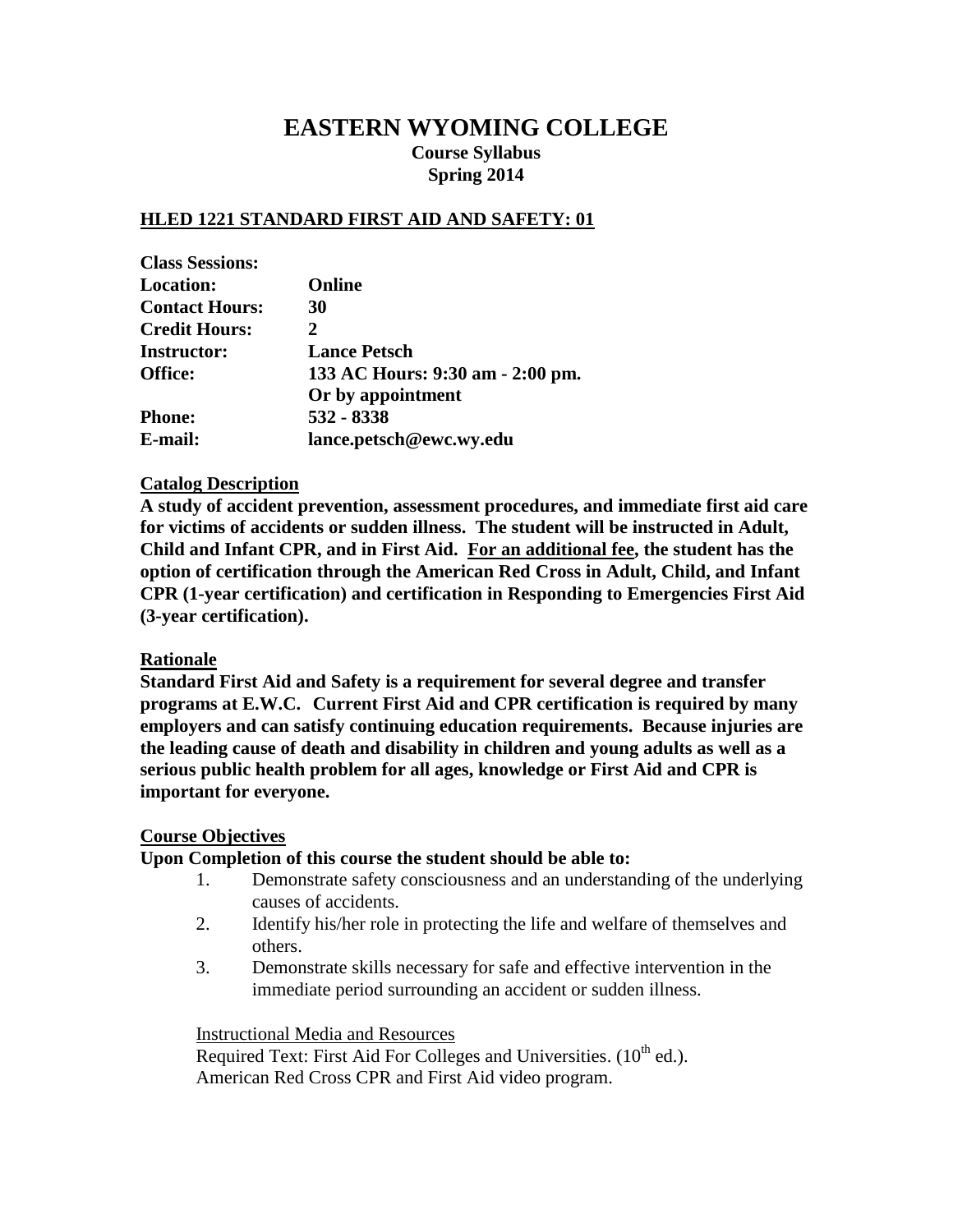Optional Certification by the American Red Cross

Community CPR (Adult, Child, Infant CPR) Responding to Emergencies First Aid

Cost: \$27.00 Payable to the instructor

## **Course Content**

**This course is divided into 2 major sections: Primary Assessment and CPR, and Secondary Assessment and First Aid Care.**

## **Course Requirements**

**Each section of study will include textbook reading assignments and review quizzes, followed by a written exam. Students will be divided into groups for C.P.R. manikin practice during scheduled class sessions. If a student is not performing skills to the instructors satisfaction, the student will be required to spend outside time on these skills.**

**C.P.R. skills include: One person Adult, Child and Infant C.P.R. Conscious and unconscious adult, child and infant obstructed airway management. First Aid skills include: Control of bleeding. Immobilization**

**It is very important that the student attend all scheduled class sessions for lecture material and practice time. Class attendance will be taken into consideration in the final grade. According to college policy (pg. 142 in 2013-2014 EWC catalog) a student may be withdrawn for poor attendance if:**

- 4. Absences exceed 20% of the scheduled sessions (6), or
- 5. The student is absent more than 6 consecutive class hours.

A student who abandons class (i.e. the student stops attending class without notifying the instructor) will receive an F as a final grade.

Students may miss classes as participants of college sponsored events **if** prior notification is given **and** class material is made up. Exams can be made up **only** upon prior approval of the instructor. 10% of the total points of a late exam will be deducted per day. Review quizzes may not be made up but the student will be given a copy of the quiz for study purposes. Homework assignments that are late will have 10% of total points deducted per day. Late homework assignments will not be accepted after two weeks.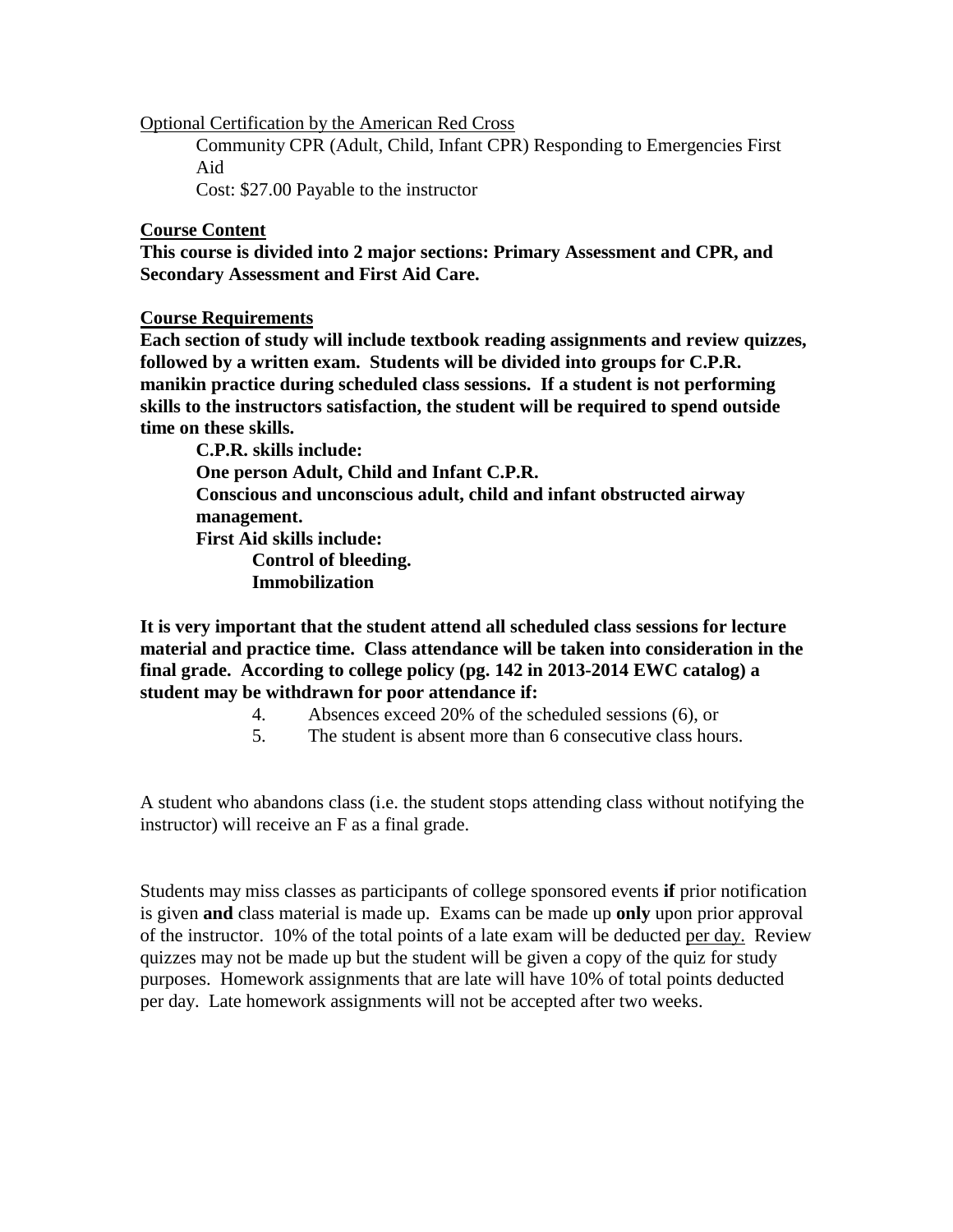Evaluation Techniques

The final class grade will be compiled from the results exams on C.P.R. (Adult C.P.R., and Infant/Child C.P.R.), exams on First Aid material, class quizzes, attendance, and skill performance. The student **must** practice and perform C.P.R. and First Aid skills to the instructors satisfaction to pass the course. **Missed skills may be made up within one week, after that the student will receive a 0 for the skill. The students final class grade will be lowered one letter grade for missed skills.**

Final letter grades will be determined on a percentage of earned point basis:

 $90 - 100\% = A$  $80 - 89\% = B$  $70 - 79\% = C$  $60 - 69\% = D$ Below  $60\% = F$ 

AND the instructors assessment of the students skill performance. A student who does not finish skills will not be eligible for certification by the American Red Cross. Students will be given periodic updates of class status.

Point Percentage Allocation:

| Exams  | 80% |
|--------|-----|
| Skills | 20% |

The use of inappropriate language will not be tolerated in class. Please be respectful of fellow students. If language becomes a problem the student will be asked to leave class. If the problem continues the student will be dropped from the course. The use of cell phones is also prohibited. If a student is caught using a cell phone during class (i.e. texting) they will be asked to leave. If the problem persists the student will be dropped from the course.

## Safety Rules

In the event of an emergency follow the guidelines reviewed the first day of class.

## General Education Requirements

**Communication Skills**: Graduates will be able to understand and communicate ideas and information in written and spoken English that reveals a mastery of terminology appropriate to their disciplines.

**Analytical and Quantitative Reasoning:** Graduates will be able to solve problems through critical thinking involving analytical and quantitative reasoning at a level appropriate to their disciplines.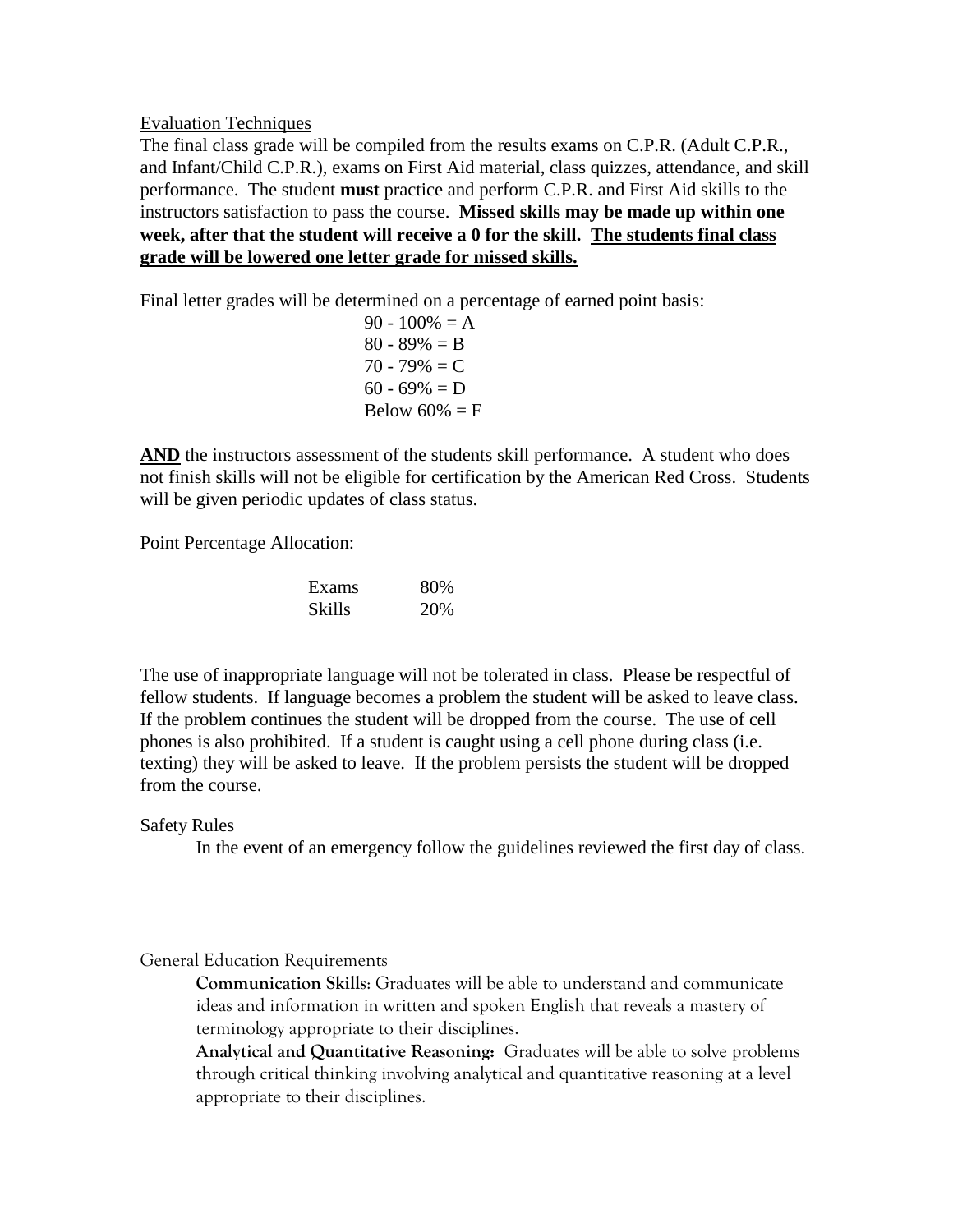**Technology Skills**: Graduates will be able to demonstrate competence using technology appropriate to their disciplines.

**Social Awareness:** Graduates will be able to demonstrate an awareness of the relationship between the individual and the world.

**Information Literacy**: Graduates will be able to locate, evaluate, and use information effectively.

#### Accommodations

Eastern Wyoming College is committed to providing reasonable accommodations for qualified individuals with disabilities. If a student has a disability and desires a reasonable accommodation for such disability, the student should contact Mrs. Debbie Ochsner (532-8238) as soon as possible so that arrangements may be made.

#### Disclaimer

Information contained in this syllabus is, to the best knowledge of the instructor, correct and complete when distributed for use at the beginning of the course. However, this syllabus should not be considered a contract between Eastern Wyoming College and the student. The instructor reserves the right, acting within the policies and procedures of EWC, to make changes in course materials and course schedules.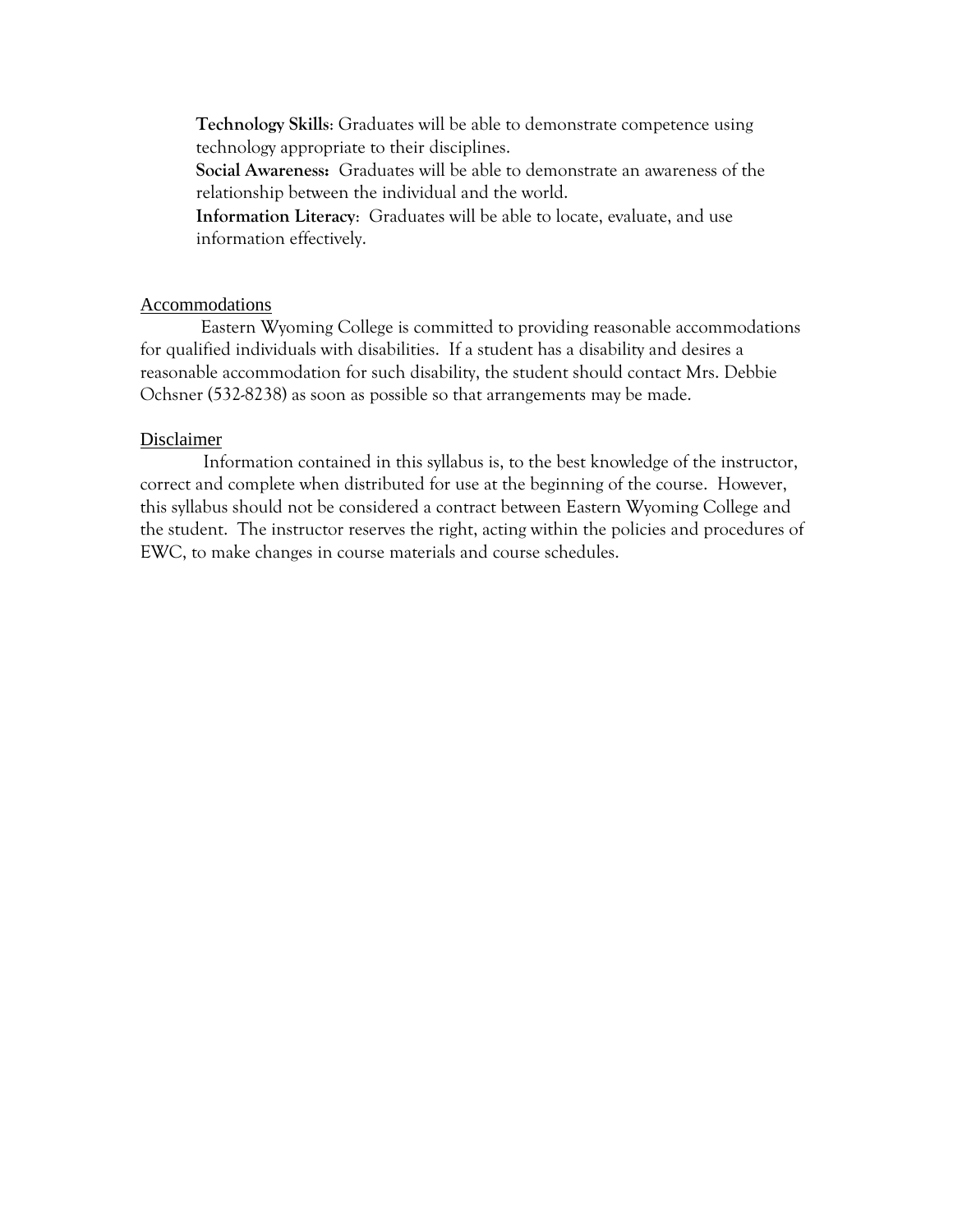# **Standard First Aid and Safety (HLED 1221) Schedule**

| Unit 2        | Chapter 1 Introduction to First Aid Care<br>Chapter 2 Anatomy and Physiology of Body Systems<br><b>Chapter 3 Victim Assessment</b> |
|---------------|------------------------------------------------------------------------------------------------------------------------------------|
| Unit 3        | Chapter 6 Bleeding and Shock<br>Chapter 7 Soft Tissue Injuries                                                                     |
| <b>Unit 4</b> | Chapter 11 Musculoskeletal Injuries<br>Chapter 12 Common Sport and Recreational Injuries<br>Chapter 13 Head and Spine Injuries     |
| Unit 5        | <b>Chapter 14 Poisoning Emergencies</b><br>Chapter 15 Drug and Alcohol Emergencies<br><b>Chapter 18 Diabetic Emergencies</b>       |
| Unit 6        | <b>Exam I</b>                                                                                                                      |
| Unit 7        | Chapter 4 Basic Life Support: Artificial Ventilation<br><b>Chapter 5 Basic Life Support: Cardiopulmonary</b><br>Resuscitation      |
| Unit 8        | Chapter 22 Pediatric and Geriatric Emergencies<br>Chapter 23 Bites and Stings                                                      |
| Unit 9        | <b>Chapter 24 Burn Emergencies</b><br>Chapter 25 Heat and Cold Emergencies                                                         |
| Unit 10       | <b>Chapter 26 Water Emergencies</b>                                                                                                |
| Unit 11       | Chapter 19 Acute Abdominal Distress and Related Emergencies<br>Chapter 20 Epilepsy, Dizziness, and Fainting                        |
| Unit 12       | Exam 2                                                                                                                             |
| Unit 13       | <b>Chapter 29 Lifting and Moving Victims</b>                                                                                       |
| Unit 14       | <b>Chapter 27 Wilderness Emergencies</b><br>Chapter 28 Psychological Emergencies and Disasters                                     |
| Unit 15       | Chapter 8 Injuries to the Face, Eye, and Throat<br>Chapter 9 Injuries to the Chest, Abdomen, and Genitalia                         |